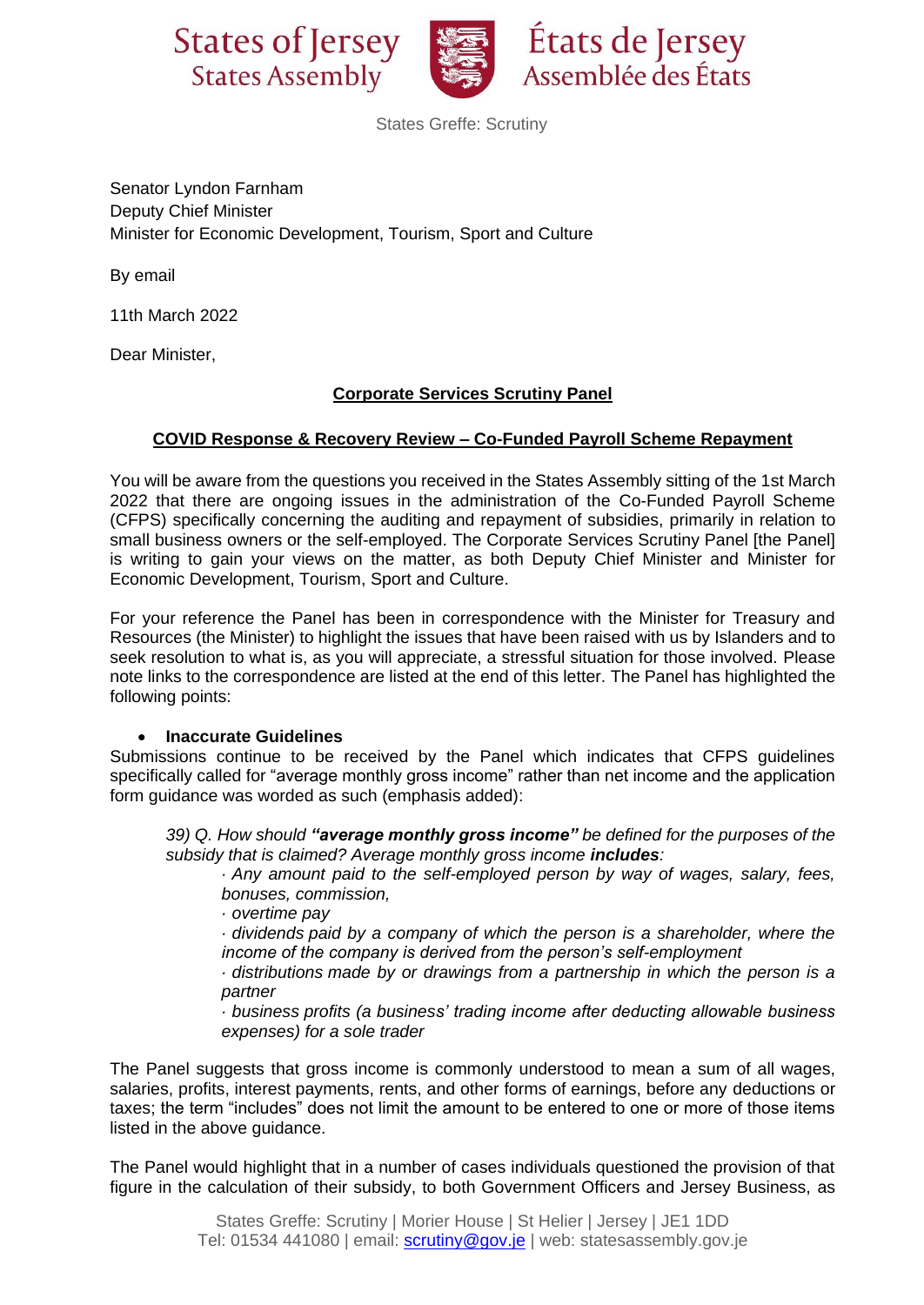well as their own accountants, but had been assured that they were indeed required to provide their average monthly gross income, for which many directly used the figure stated their 2019 Tax Return.

It is apparent that despite the efforts to sense check the guidelines that have been outlined by the Minister, and the numerous changes imposed during the different phases of the Scheme, criteria for subsidy through the CFPS was unclear to many. As highlighted in the Minister's letter of the 11 February 2022, 416 businesses had had to repay monies to the Government, which was over 10% of the businesses that had successfully applied for at least one month of the CFPS.

The Panel has requested clarification of the applied criteria being used during audit of the CPFS subsidies, noting that the criteria and calculation of detriment changed over the various phases of the scheme and could have adversely effected business owners specifically.

The Minister stated in her letter of 7 March 2022 that "it is now clear that support people have not seen or have misinterpreted the Scheme guidance." It could be suggested as unfair that individuals are being castigated for providing information in good faith and on the basis of Government advise, especially as the audits have taken place well over a year following the applications.

# • **Short timetable for repayments**

From the correspondence forwarded to the Panel it is apparent that the Government's approach to the timeframe in which repayments should be received has varied during the auditing process. Emails sent during 2021 indicate that it was anticipated repayment would be immediate. Later emails sent during 2021 have highlighted the opportunity to arrange payment over 30 days or resubmit a 2019 tax return within 10 working days, however, it was still indicated that "People who have claimed CFPS in error normally repay in full, immediately" despite no published data to support this.

The Panel acknowledges that repayment terms have been extended to up to two years, however, we have been informed that individuals have not been told of this extension. It would appear that the press release and publication on gov.je did not have the necessary communication reach and the Panel has suggested that all those in correspondence with the debt management team be forwarded the new terms, and that accountants and businesses be proactively contacted so that they can be made aware.

# • **Customer Service Standards**

The Panel has also highlighted that it has received reports of hostile and accusatory communication, with applicants questioning repayments feeling accused of defrauding the government, lack of personal support or dialogue and delays in response, varying from days to months which may have been particularly concerning for individuals facing a 10-day deadline.

The Panel notes that you have expressed the view that if there have been mistakes by the Government of Jersey or officials they need to be addressed quickly, and that where funds are asked to be repaid it must be done in such a way that enables the business or the individual ample time to repay without putting their business or livelihood at risk.<sup>1</sup>

The Panel therefore surmises that each situation requires careful consideration and the repayment framework criteria should be reviewed. The Panel are concerned that a failure to do so may risk the Government of Jersey placing further undue pressure, financially or otherwise, on business owners. You will be aware that each situation will be different and can not be looked at in a binary way, instead a level of empathy and common sense should be applied.

<sup>1</sup> [Hansard, 1 March 2022](https://statesassembly.gov.je/Pages/Hansard.aspx?docid=B7817F91-E417-4C6D-8B53-6898ED9D67D9#_Toc97628614)